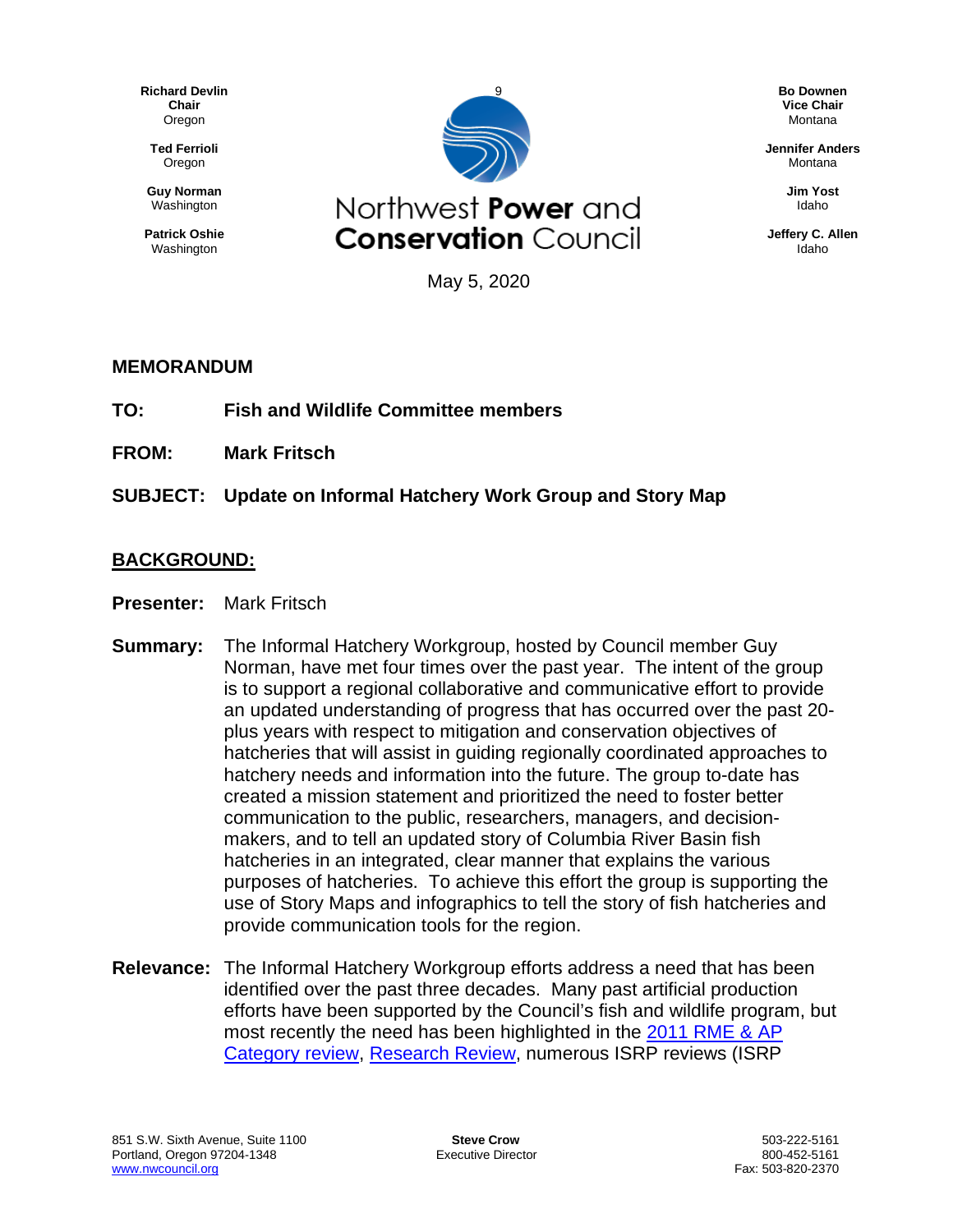documents [2010-44A](https://www.nwcouncil.org/sites/default/files/isrp2010_44a_2.pdf) and [2018-8\)](https://www.nwcouncil.org/sites/default/files/ISRP%202018-08%20ResearchStatusReview28Sep.pdf) and confirmed and supported by the managers at the Regional Coordination Forum (RCF) meetings in February and August 2019.

- **Workplan:** Fish and Wildlife Division preliminary work plan 2020; Program Implementation (2014 Program and 2020 addendum); Program Performance, and other program implementation.
- **Background:** From the first workgroup meeting of May 2, 2019 and through numerous comments, ideas and suggestions from the following workgroup subsequent meetings and the RCF on how to guide hatcheries into the future, it was clear that it is critical to understand this complex issue, and many aspects of this effort need to be better defined. One common issue expressed by everyone is the need to share the success and importance of artificial production activities in meeting mitigation and conservation objectives in the Columbia River Basin. To further the work groups discussion the following high-level mission statement was developed.

## *Mission Statement*

*The hatchery workgroup is committed to supporting a common vision for the Columbia River Basin that supports abundant, healthy wild fish and effective resident and anadromous fish hatcheries. We support adequate funding for artificial fish production activities which are vital to the near and long-term success of Columbia River mitigation, while benefitting or minimizing impacts on wild fish.*

- *The use of hatcheries in the Columbia River Basin was initiated in the mid-19th century with the purpose of replacing depleted wild fish runs due to activities and development in the Basin.*
- *Today, Columbia Basin hatcheries primarily fulfill hydropower mitigation obligations supporting cultural, socioeconomic and conservation needs in the Pacific Northwest*
- *The sciences associated with hatcheries and interactions with native fish species in the Columbia River Basin have been extensive. Modern hatchery operations have incorporated extensive research and collaboration among scientists and managers to maximize benefits of hatcheries and minimize impacts to wild fish.*
- *Fish managers have updated hatchery strategies and operations throughout the Basin to improve culture and fish health, survival, fitness, straying, and ecological impacts, with the objective to meet their original purpose, including support for wild fish recovery.*
- *Wild fish conservation and protection is an important purpose of some hatcheries providing unique opportunities for the recovery of populations.*
- *The story of Columbia Basin fish hatcheries needs to be updated and told in an integrated, clear manner that explains the various*